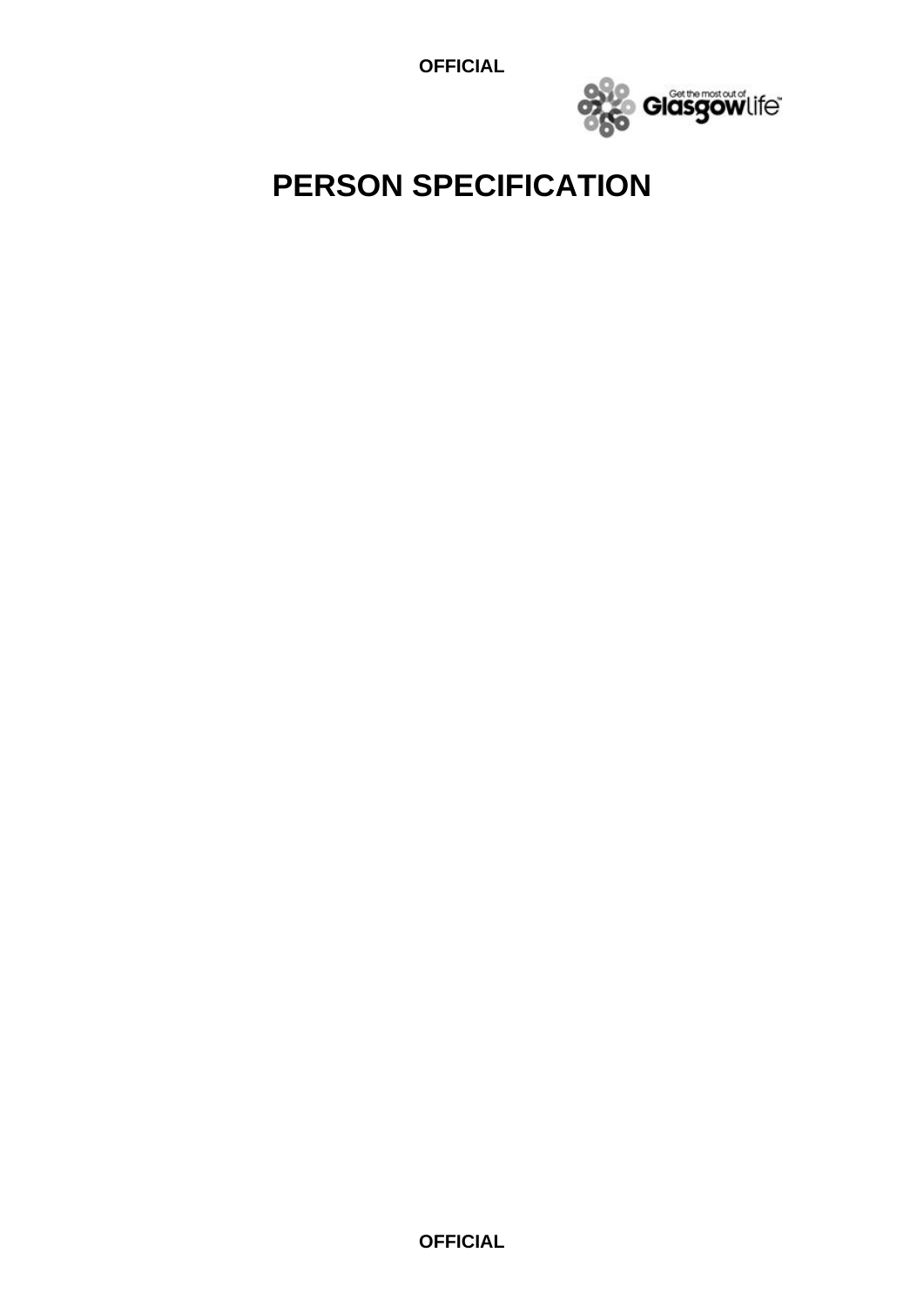## **OFFICIAL**

| Post:                              | Championships Director, World Athletics Indoor Championships 2024                                                                                                                                                                                                                                                                                                                                                                                                                                                                                           |  |  |
|------------------------------------|-------------------------------------------------------------------------------------------------------------------------------------------------------------------------------------------------------------------------------------------------------------------------------------------------------------------------------------------------------------------------------------------------------------------------------------------------------------------------------------------------------------------------------------------------------------|--|--|
|                                    | Full time, fixed term post to June 2024                                                                                                                                                                                                                                                                                                                                                                                                                                                                                                                     |  |  |
| <b>Job Family/</b><br>Grade/Level: | LDR1A, Grade 9                                                                                                                                                                                                                                                                                                                                                                                                                                                                                                                                              |  |  |
| <b>Summary of Job</b>              | The purpose of this role is to lead the planning and delivery of the World Athletics Indoor<br>Championships 2024 (WAIC24) at the Emirates Arena in Glasgow. Working directly to the Head of<br>Events in Glasgow Life's events team, the role will be responsible for delivering the vision for the<br>event on behalf of the city and partners and working with colleagues and stakeholders to harness<br>Glasgow's unique sporting and events ecosystem to drive lasting impacts and legacy for the city,<br>country and sport.<br>Main Responsibilities |  |  |
|                                    |                                                                                                                                                                                                                                                                                                                                                                                                                                                                                                                                                             |  |  |
|                                    | Lead the delivery of WAIC24 working directly to the Head of Events, leading on event<br>governance including reporting on the event to the Event Steering Group and Chair,<br>working groups and chairing the Local Organising Committee.                                                                                                                                                                                                                                                                                                                   |  |  |
|                                    | Develop the organisational structure and workforce, working with Glasgow Life and UK<br>$\bullet$<br>Athletics colleagues to recruit staff and volunteers, in addition to Glasgow Life staff, to<br>deliver and animate the city around the event.                                                                                                                                                                                                                                                                                                          |  |  |
|                                    | Develop and implement an agreed Championships Operational Plan<br>$\bullet$                                                                                                                                                                                                                                                                                                                                                                                                                                                                                 |  |  |
|                                    | Develop a creative and innovative approach to sports presentation, communications and<br>$\bullet$<br>operations to deliver a new benchmark in event experience that sells-out all sessions.                                                                                                                                                                                                                                                                                                                                                                |  |  |
|                                    | Line manage the functional area leads for the event, including developing and integrating<br>٠<br>a partnership approach with UK Athletics to harness their expertise and resources.                                                                                                                                                                                                                                                                                                                                                                        |  |  |
|                                    | Oversee and report on the event budget to make key operational and financial decisions<br>٠<br>within agreed delegations, consulting with Head of Events and escalating to the Steering<br>Group where necessary                                                                                                                                                                                                                                                                                                                                            |  |  |
|                                    | Ensure commercial income targets are achieved through ticketing, sponsorship and<br>$\bullet$<br>additional income sources.                                                                                                                                                                                                                                                                                                                                                                                                                                 |  |  |
|                                    | Establish a project management system, including setting and managing delivery of key<br>project milestones, risk register and issues log to report to the Head of Events and<br>Steering Group                                                                                                                                                                                                                                                                                                                                                             |  |  |
|                                    | Lead on the procurement of a range of services and suppliers                                                                                                                                                                                                                                                                                                                                                                                                                                                                                                |  |  |
|                                    | Develop a strategy to drive positive economic and wellbeing impacts and legacies through<br>the event, in collaboration with partners and aligned to the World Plan for Athletics 2022-<br>2030                                                                                                                                                                                                                                                                                                                                                             |  |  |
|                                    | Work with the Head of Events and senior management team to plan and coordinate<br>$\bullet$<br>across the events portfolio to identify development, collaboration and resource sharing<br>opportunities. This includes the UCI 2023 Cycling World Championships, as well as the<br>annual sports and cultural events that Glasgow Life delivers and partners with.                                                                                                                                                                                          |  |  |
|                                    | Work with partners to develop methodology for measuring and reporting the impact and<br>$\bullet$<br>success of the event                                                                                                                                                                                                                                                                                                                                                                                                                                   |  |  |
|                                    | Ensure the Championships are delivered to the Project Plan, Standards and Milestones<br>$\bullet$<br>set by World Athletics                                                                                                                                                                                                                                                                                                                                                                                                                                 |  |  |
|                                    | Develop and nurture excellent working relationship with World Athletics, UK Athletics,<br>$\bullet$<br>EventScotland, Scottish Government, Glasgow City Council, UK Sport and other key<br>stakeholders and influencers<br><b>OFFICIAL</b><br>Any other duties as required                                                                                                                                                                                                                                                                                  |  |  |
|                                    | $\bullet$                                                                                                                                                                                                                                                                                                                                                                                                                                                                                                                                                   |  |  |